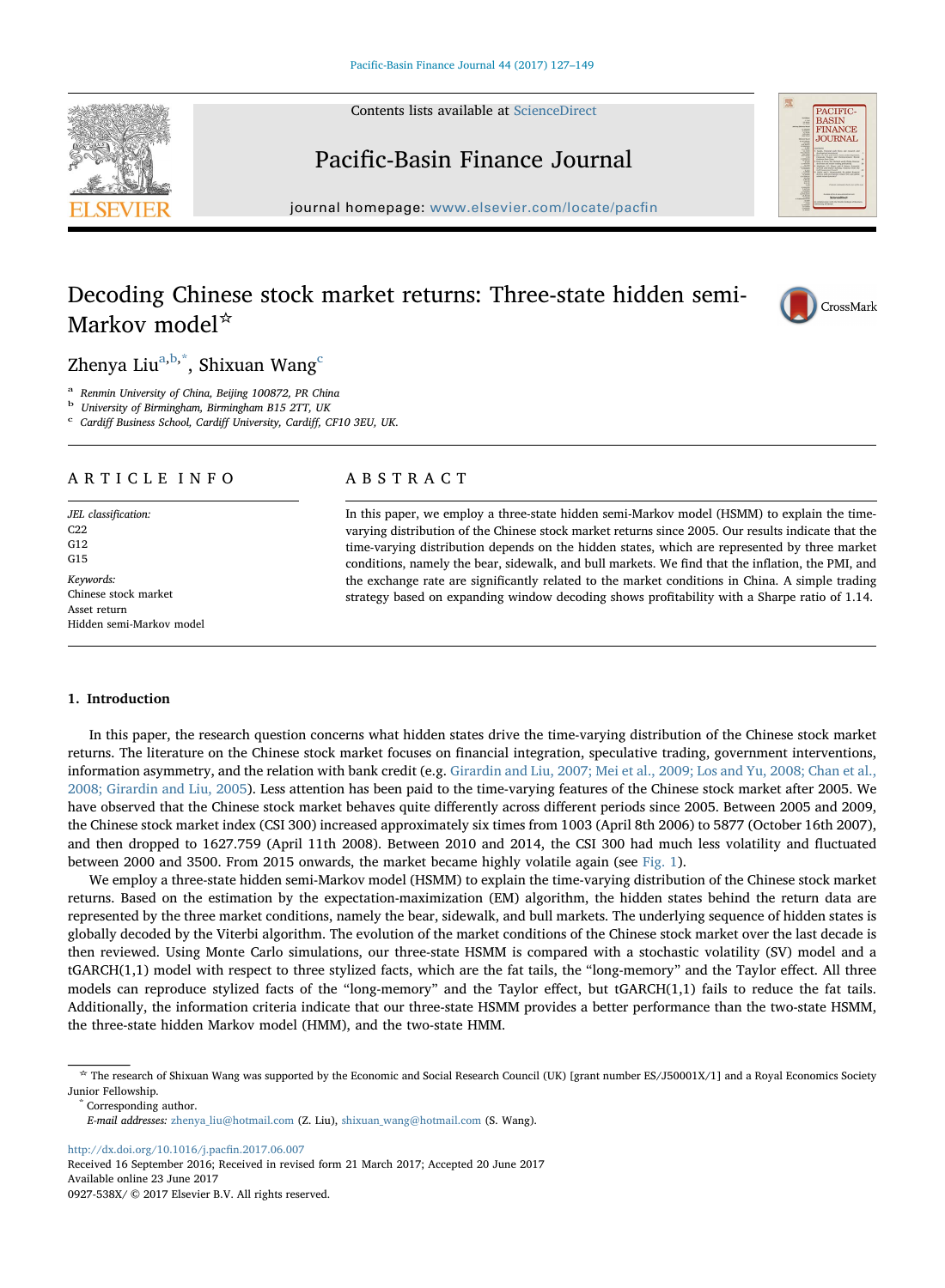

We start our analysis by investigating the stylized facts of the CSI 300 returns. These stylized facts of asset returns in the developed markets are well documented in the literature (Granger and Ding, 1995; Pagan, 1996; Cont, 2001). They can be classified into two categories, namely distributional properties and temporal properties. Distributional properties relate to the non-Gaussianity of the distribution of asset returns, whilst temporal properties refer to the time dependence of asset returns and of the squared/ absolute asset returns.

In the early studies exploring distributional properties, normal distributions with stationary parameters were often selected in order to model daily asset returns. However, Mandelbrot (1997) doubted the Gaussian hypothesis of asset returns and stated that stable Paretian distributions with characteristic exponents of less than 2 are better suited to fit the empirical distribution of assets (Mandelbrot's hypothesis). Fama (1965) undertook extensive testing on empirical data and found that extreme tail values are more frequent than the Gaussian hypothesis (a.k.a. leptokurtosis), which supports the Mandelbrot's hypothesis. In order to explain the notion of leptokurtosis, Fama tried two modified versions of the Gaussian model: a Gaussian mixture model and a non-stationary Gaussian model. However, his empirical evidence supports neither of them. Praetz (1972) and Blattberg and Gonedes (1974) employed t-distributions with small degrees of freedom in order to capture the fat-tail of the empirical distribution of asset returns. Granger and Ding (1995) suggested that the appropriate distribution is the double exponential distribution with zero mean and unit variance. Mittnik and Rachev (1993) inspected various stable distributions for asset returns and found that the Weibull distribution gave the best fit for the S & P 500 daily returns between 1982 and 1986.

In terms of temporal properties, the ARCH-family models are often used for volatility clustering. The original ARCH model was introduced by Engle (1982) in order to model non-constant variances. Bollerslev (1986) generalised the ARCH model by allowing past conditional variances to affect current conditional variances. Afterwards, variants of the GARCH were developed, including EGARCH, GJR, GARCH-M, and so forth. Bollerslev et al. (1992) comprehensively reviewed many types of GARCH models. As for the continuous-time set-up, stochastic volatility models were introduced by Taylor (1986) in an attempt to overcome the main drawback of the Black-Scholes model characterised by a constant volatility. Stochastic volatility models facilitate analysis of a variety of option pricing problems. A review of the stochastic volatility models was conducted by Jäckel (2004).

The HMM is suitable to capture both distributional and temporal properties. The state process of the model evolves as a Markov chain, providing the channel of time dependency. Its distribution is a mixture of several distributions, enabling it to explain the fat tails. Rydén et al. (1998) adopted an HMM with component distributions as normal distributions (zero mean but different variance) in order to reproduce most of the stylized facts of the daily returns. However, the HMM fails to reproduce the slow decay in the autocorrelation function (ACF) of the squared returns. For the Chinese stock market, Girardin and Liu (2003) use a switch-in-themean-and-variance model (MSMH(3)-AR(5)) in order to examine the market conditions on the Shanghai A-share market from 1994 to 2002. They found three regimes: a speculative market, a bull market and a bear market.

There are two ways to improve the HMM. The first way is to change the component distribution into other types of distribution. Rogers and Zhang (2011) proposed a two-state HMM with non-Gaussian component distributions. They examined various component distributions. By using the Kolmogorov-Smirnov test, the symmetric hyperbolic distribution is found to be the most appropriate component distribution. With the inclusion of a regularisation term, they can reproduce the slow decay of the ACF in the absolute returns. Their model setting mainly focused on statistical properties and lacked meaning for the field of economics. The second way is to generalise the sojourn time distribution of the HMM. Bulla and Bulla (2006) modelled daily returns with the HSMM, which is a generalisation of the HMM by explicitly specifying the sojourn time distribution. They utilised both normal distributions and Student's t-distributions as the component distributions. The stylized facts of the daily returns were entirely reproduced by the HSMM. Their research focused on analysing the variances but ignored the means of the component distributions. We believe that the means